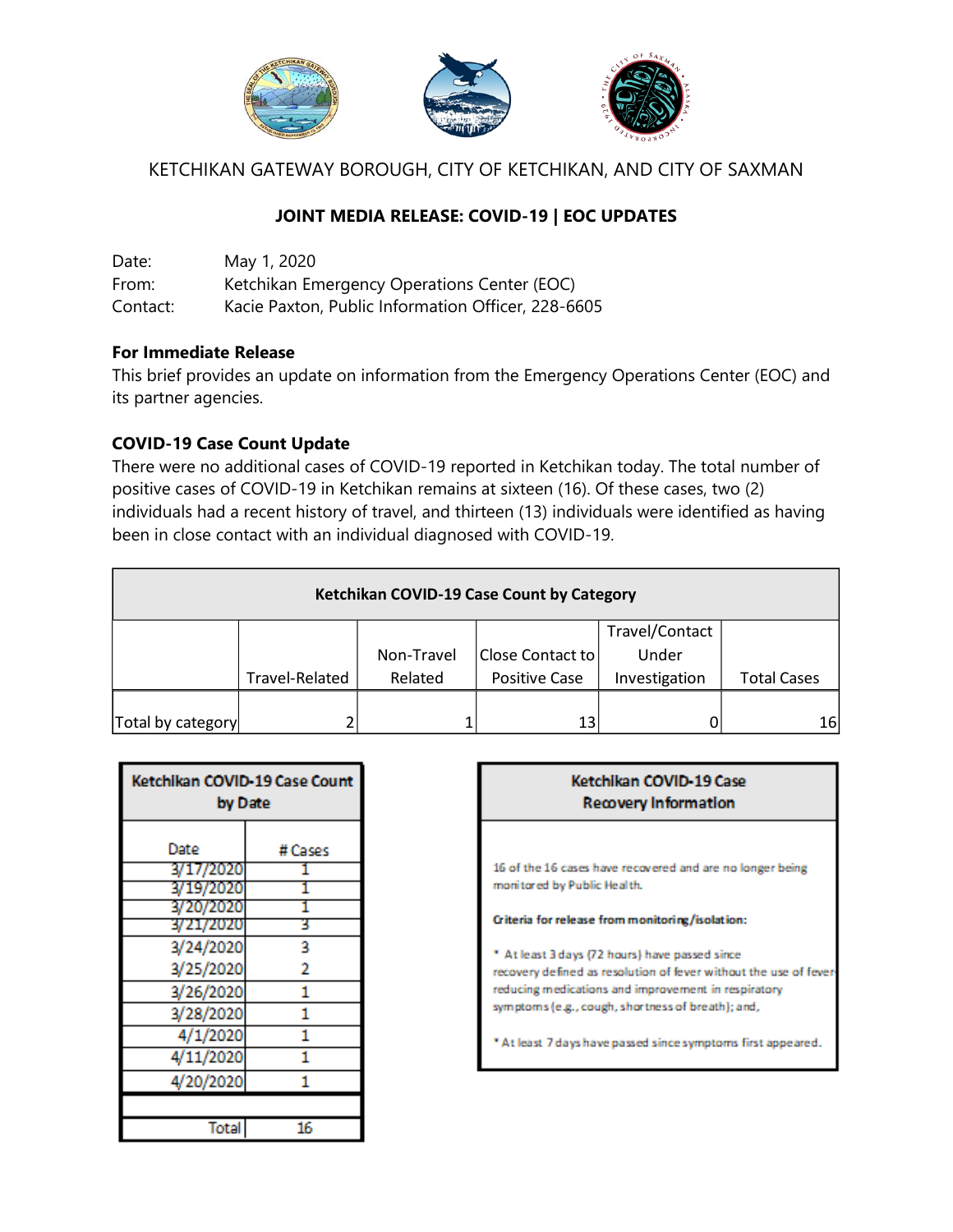## **COVID-19 Testing Update**

411 tests have been conducted for COVID-19 in Ketchikan, with the following results:

| <b>Tests Conducted</b> | <b>Positive Results</b> | <b>Negative Results</b> | Pending Results |
|------------------------|-------------------------|-------------------------|-----------------|
| 411                    | 16                      | 386                     |                 |



|                                         | <b>Testing capacity:</b>           |        |
|-----------------------------------------|------------------------------------|--------|
| If you experience any symptoms of       |                                    |        |
| COVID-19, contact your regular provider | <b>Current Test kits:</b>          | 1,374  |
| or our testing hotline at               | Test kits on order:                | 10,000 |
| 247-TEST (8378)                         | Test kits expected within 2 weeks: | 1,574  |

# **Ketchikan Personal Protective Equipment (PPE) Inventory**

Ketchikan currently has the following PPE equipment available, with additional equipment on order:

| <b>Current Inventory</b>      | Quantity |
|-------------------------------|----------|
| N95 Masks (ea)                | 1266     |
| Surgical Masks (ea)           | 44049    |
| Masks with Face Shields       | 1777     |
| Goggles (ea)                  | 101      |
| Exam Gloves (bx 100)          | 1096     |
| Gowns (ea)                    | 1385     |
| Gowns heavy duty (ea)         | 3        |
| Gowns Kit, full isolation     | 4        |
| Hoods                         | 16       |
| PAPR (ea)                     | 33       |
| PAPR Hoods (ea)               | 115      |
| Hand Sanitizer (4oz bottle)   | 1815     |
| Hand Sanitizer (8oz bottle)   | 80       |
| Hand Sanitizer (16oz pump)    | 24       |
| Alcohol Prep Pads (ea)        | 37815    |
| Sanitation Wipes (containers) | 563      |
| Cloth face masks              | 20       |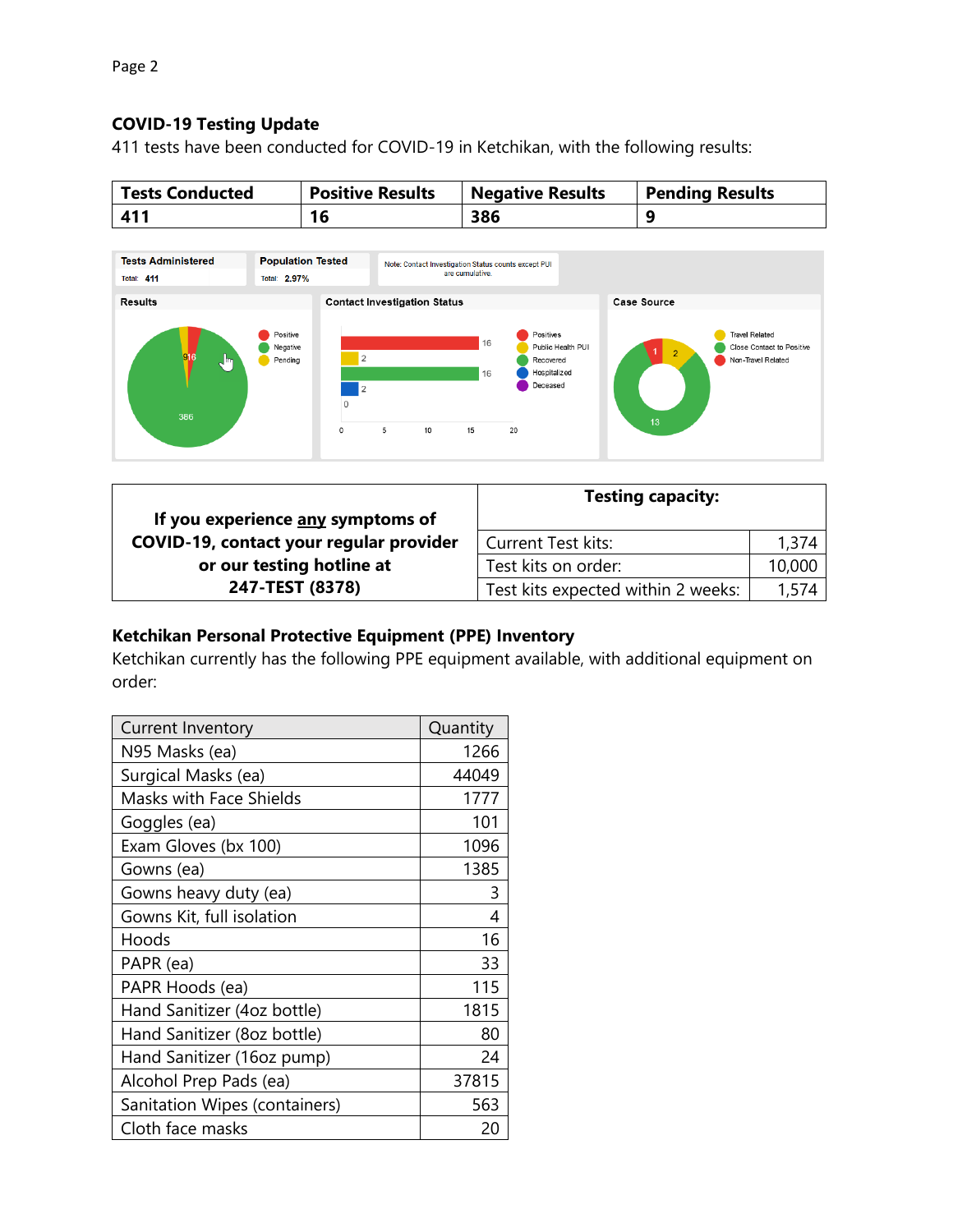## **Increased Testing Capacity**

The increased testing numbers and percentage of our population tested is directly related to our proactive testing efforts. With the increased COVID-19 testing capacity in Ketchikan, and the updated State health guidance for testing, we have been conducting more tests and will be targeting various groups of people for testing. Please see the revised testing criteria below for an example of the types of people who may be targeted for testing.

We continue to encourage anyone experiencing any of the following symptoms to seek testing:

- fever, shortness of breath, or difficulty breathing,
- chills, diminished sense of taste or smell, diarrhea,
- fatique, headache, muscle/joint aches, nausea, rash,
- runny nose, sore throat, or cough.

If you experience any of these symptoms or think you may have been exposed to COVID-19, contact your health care provider or call our testing hotline at **247-TEST (8378).**

### **Testing Criteria Revisions**

On April 28<sup>th</sup>, Alaska health officials released two new guidance documents for COVID-19 testing in Alaska:

- 1. Guidance for Coronavirus Disease 2019 (COVID-19) Testing in Alaska
	- Test anybody in Alaska who is experiencing symptoms of COVID-19
	- Targeted testing for asymptomatic persons
		- **Per Mandate 15** 
			- Upon admission to a health care facility
			- For patients undergoing urgent/emergent procedures that put health care personnel at high exposure risk (starting May 4)
		- **Other settings where asymptomatic testing may be considered** 
			- Health care workers in hospitals and congregate living settings
			- Residents in congregate living settings (see the Alaska DPH guidance on this)
			- Other high-consequence settings (e.g., people coming in to remote communities from areas where COVID-19 is circulating)
				- People involved in discrete outbreaks (in consultation with public health
- 2. Interim Guidance on SARS-CoV-2 Testing for Asymptomatic Residents Being Admitted to Congregate Living Facilities
	- This guidance is for administrators and health care providers affiliated with congregate living facilities that serve persons who typically remain at the facility for a sustained period of time (at least 14 days).
	- This includes skilled nursing facilities, assisted living facilities, residential treatment facilities, and correctional facilities.

The current Alaska testing guidance is available at: <http://dhss.alaska.gov/dph/Epi/id/Pages/COVID-19/testing.aspx#guidelines>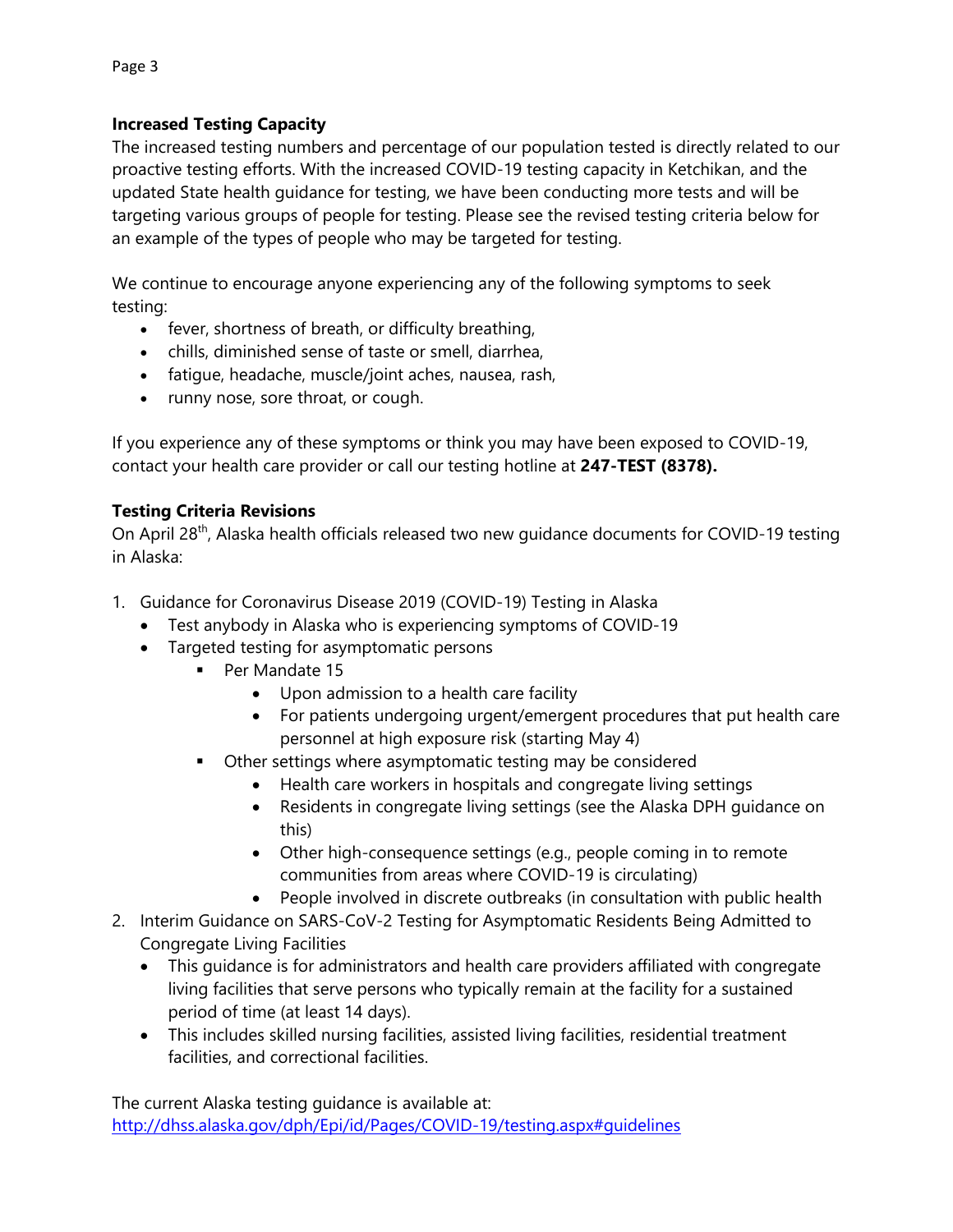### **Ketchikan's Response to COVID-19**

Phase One to Reopen Alaska is being done because of the positive results of social distancing and flattening the curve. Because Ketchikan has been diligent to follow the mandates so far, we are able to begin to slowly open the economy.

We do expect to see a small increase in cases of COVID-19 with the opening of the economy. With the phased approach, and with the increase in testing capacity and careful monitoring of healthcare resources, we expect the small increase in case count to be manageable.

We are in close coordination with the Governor's Office, State DHSS, SEOC, and local health providers. If there is a spike in COVID-19 cases, there will be action taken to address it.

### **COVID-19 Rules Regarding Travelers and Essential Businesses**

We continue to receive inquiries about travelers, fishing and seasonal workers arriving in Ketchikan and how the mandates apply to those workers. Several of the mandates apply to people arriving to town for work or for fishing.

**Health Mandate 10** – International and Interstate Travel – Extended through May 19

- 14-Day Self-Quarantine
- **•** Traveler Declaration Form

**Health Mandate 12** – Limiting Travel between Communities to Critical Infrastructure of Critical Needs – In Effect Until Rescinded

Businesses with workers who travel from out of state or who travel between communities within the state of Alaska must submit a plan or protocol outlining protocols for avoiding spread of COVID-19 pursuant to Health Mandates 010 and 012. This plan should be submitted to [akcovidplans@ak-prepared.com](mailto:akcovidplans@ak-prepared.com)

**Health Mandate 16** – Reopen Alaska Responsibly Plan / Non-Essential Businesses Governor Dunleavy, with Dr. Anne Zink, and DHSS Commissioner Crum, announced the *Reopen*  Alaska Responsibly Plan which became effective Friday, April 24<sup>th</sup>. The mandate as well as the attachments and guidance documents for restaurants, retail, personal services, non-public facing businesses, public-facing businesses, fishing charters, churches, gyms, lodges and camping, childcare, intrastate travel and activities, and graduation ceremonies, are available at: <https://covid19.alaska.gov/reopen/>

**Health Mandate 17 –** Protective Measures for Independent Commercial Fishing Vessels

- Enacts protective measures for independent commercial fishing vessels operating within Alaskan waters and ports in order to prevent, slow, and otherwise disrupt the spread of the virus that causes COVID-19. The mandate requires protective measures and plans, and includes two appendices:
	- 1. The Alaska Protective Plan for Commercial Fishing Vessels
	- 2. Mandate 17 Acknowledgement Form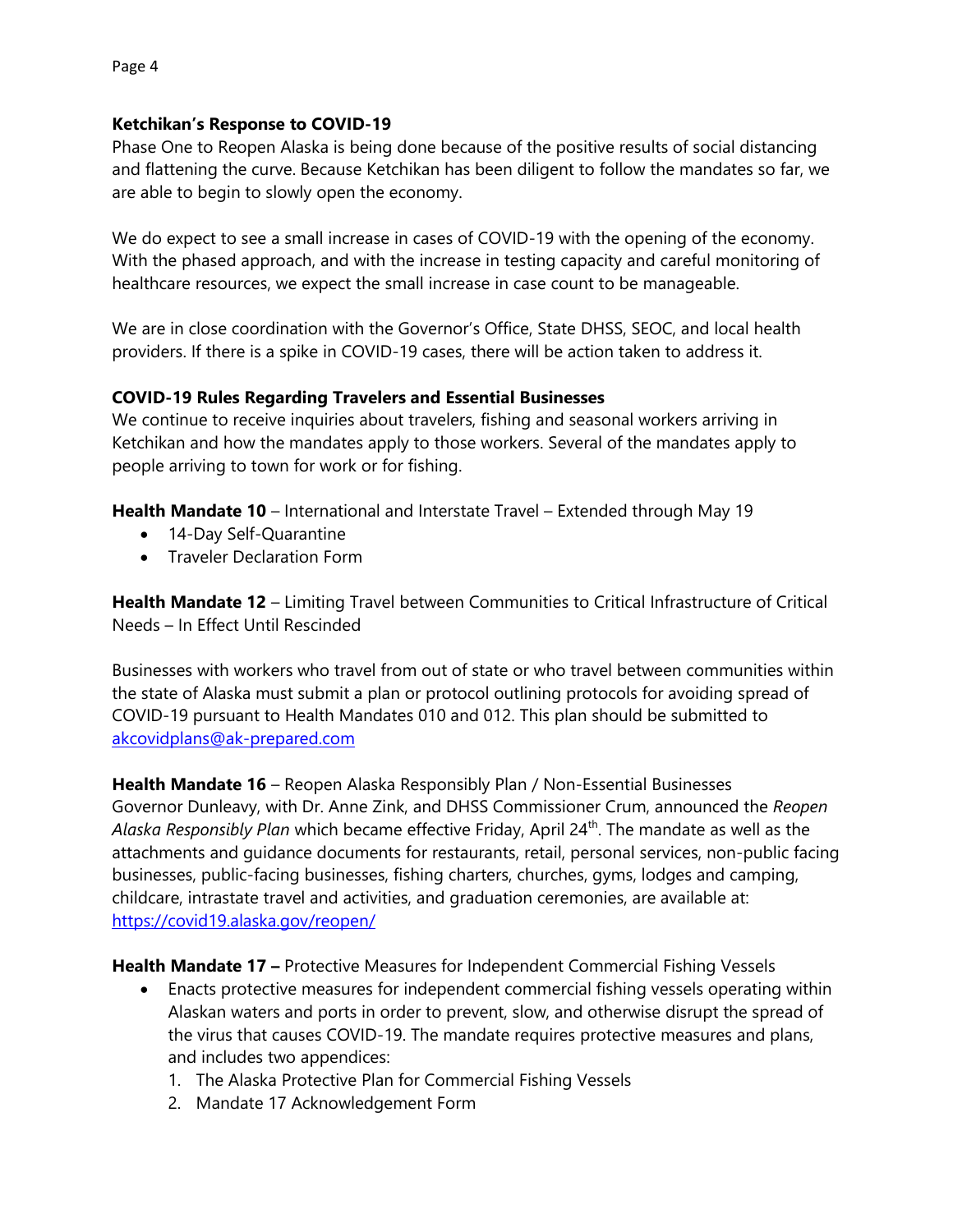Required social distancing plans and requirements for bed and breakfasts, and hotels, are included in the Alaska Health Mandate 16, specifically Attachment L "Lodging and Overnight Camping." The mandate includes protocols for social distancing, staffing, cleaning, and dining.

Fish processors, as well as any essential businesses with workers arriving in Alaska are required to have plans in place approved by the State. All three of the local processors have been good community partners and are working closely and collaborating with the EOC on the development of their plans. All three have recently had their plans reviewed by the State of Alaska and been informed that they have met the minimum requirements as outlined by the State. These plans are really working documents that will need to be modified as the COVID-19 situation changes.

Workers arriving from out of state still have to quarantine for 14-days but they are allowed to work during their quarantine provided they can do so in accordance with the plan. If they are quarantining at a location outside the plant (residence or hotel, etc.) they can travel only between the quarantine location and the plant. No other stops are allowed. Processors are free to coordinate with local hotels to quarantine employees and some have chosen to do so. Local hotels are responsible for their procedures and compliance as outlined in Mandate 16 attachment L.

Individuals and business owners should carefully read the new mandates and related guidelines available at<https://covid19.alaska.gov/reopen/>

All health mandates are available at [https://covid19.alaska.gov/health-mandates/.](https://covid19.alaska.gov/health-mandates/)

Individuals, travelers, and business owners can submit questions to [covidquestions@alaska.gov.](mailto:covidquestions@alaska.gov)

# **Circle of Support for Families**

The State Emergency Operations Center issued a press release earlier today encouraging families to create a "Circle of Support" by preparing for additional care providers in the event that primary care providers become ill. According to the guidance, families are encouraged to create a plan for what to do if the caregiver(s) in the household become ill with COVID-19 and cannot safely provide care for children. A resource document has been created by *Alaskans for Alaska familie*s to guide families with how to create the plan. Plans should include "go-bags" for children consisting of:

- A written copy of the plan and contact number for each member of the Circle of Support
- At least a week's worth of clothing
- A list of any known allergies and needed medications
- Comfort items such as a blanket and favorite stuffed animal
- A contact list with phone numbers and addresses of people with whom the children routinely have regular communications

The resource document is available here: [https://covid19.alaska.gov/wp](https://covid19.alaska.gov/wp-content/uploads/2020/04/COVID-19-Planning-for-Families-with-Children-0428.pdf)[content/uploads/2020/04/COVID-19-Planning-for-Families-with-Children-0428.pdf](https://covid19.alaska.gov/wp-content/uploads/2020/04/COVID-19-Planning-for-Families-with-Children-0428.pdf)